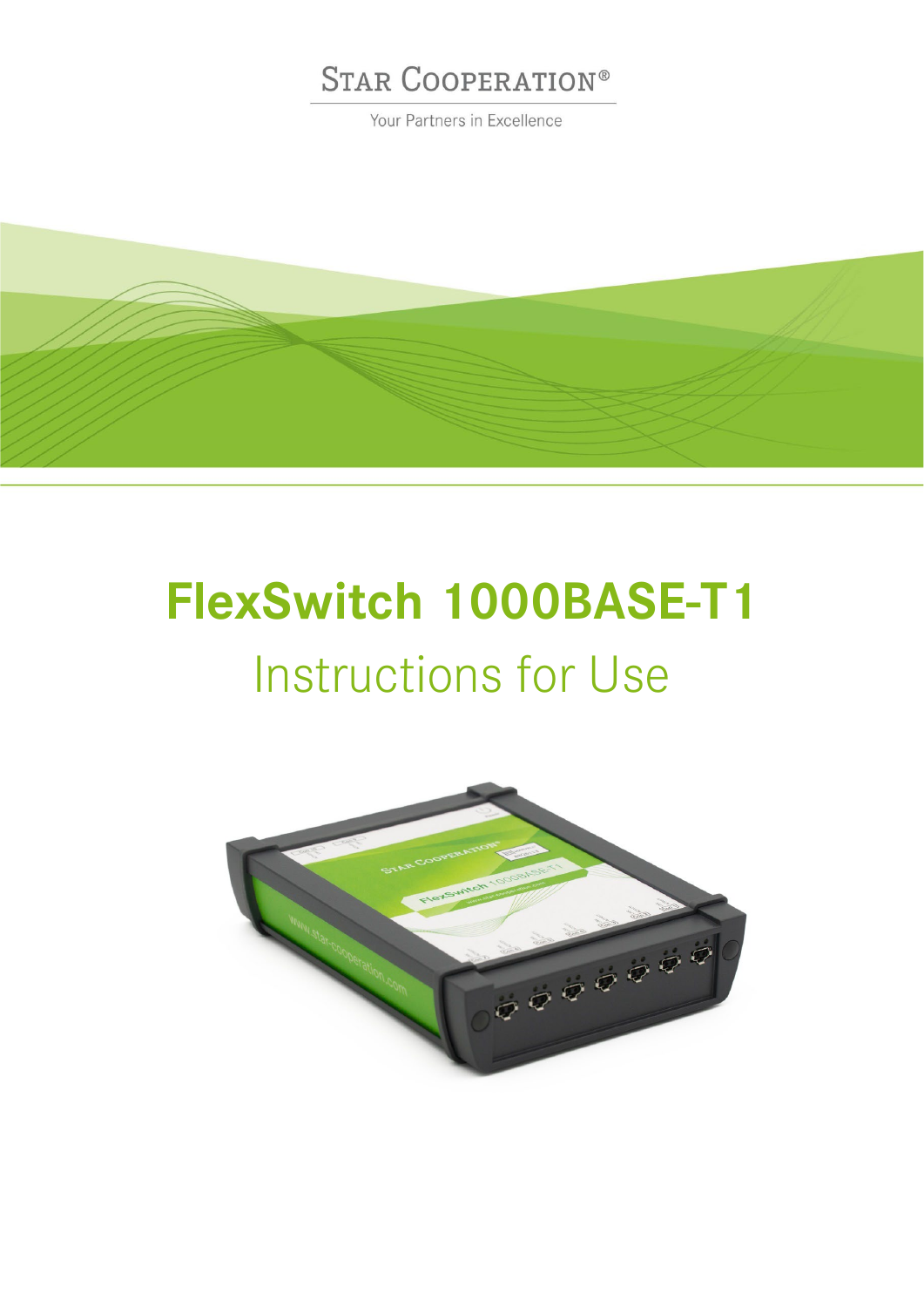Your Partners in Excellence

## **Contact Information**

STAR ELECTRONICS GmbH & Co. KG A Company of the STAR COOPERATION Group Jahnstraße 86 73037 Göppingen Phone: +49 (0)7031 6288-5656 Phone: +49 (0)7031 6288-5330 (Support)

Sales: [sales-ee@star-cooperation.com](mailto:sales-ee@star-cooperation.com) Support: [support-ee@star-cooperation.com](mailto:support-ee@star-cooperation.com) www.star-cooperation.com/ee-solutions

### **Company Data**

*STAR ELECTRONICS GmbH & Co. KG*, registered office: Göppingen, register court Ulm, HRA 721096 Partner liable to unlimited extent: *STAR ELECTRONICS Verwaltungs-GmbH*, registered office: Göppingen, register court Ulm, HRB 722565 Represented by the executive board: Rolf Wittig, Henning Lange

### **Copyright Notice**

© Copyright 2022 *STAR ELECTRONICS GmbH & Co. KG*. All rights reserved. No part of this document may be reproduced in any form (photocopy, microfilm or another procedure) without prior written consent from *STAR ELECTRONICS GmbH & Co. KG.* 

### **Trademarks**

All trademarks used in this document are the property of their respective owners.

| Created by              | STAR ELECTRONICS GmbH & Co. KG |                                      |              |
|-------------------------|--------------------------------|--------------------------------------|--------------|
| Date created 2022-02-16 |                                | Date modified $\parallel$ 2022-02-16 | Page 2 of 20 |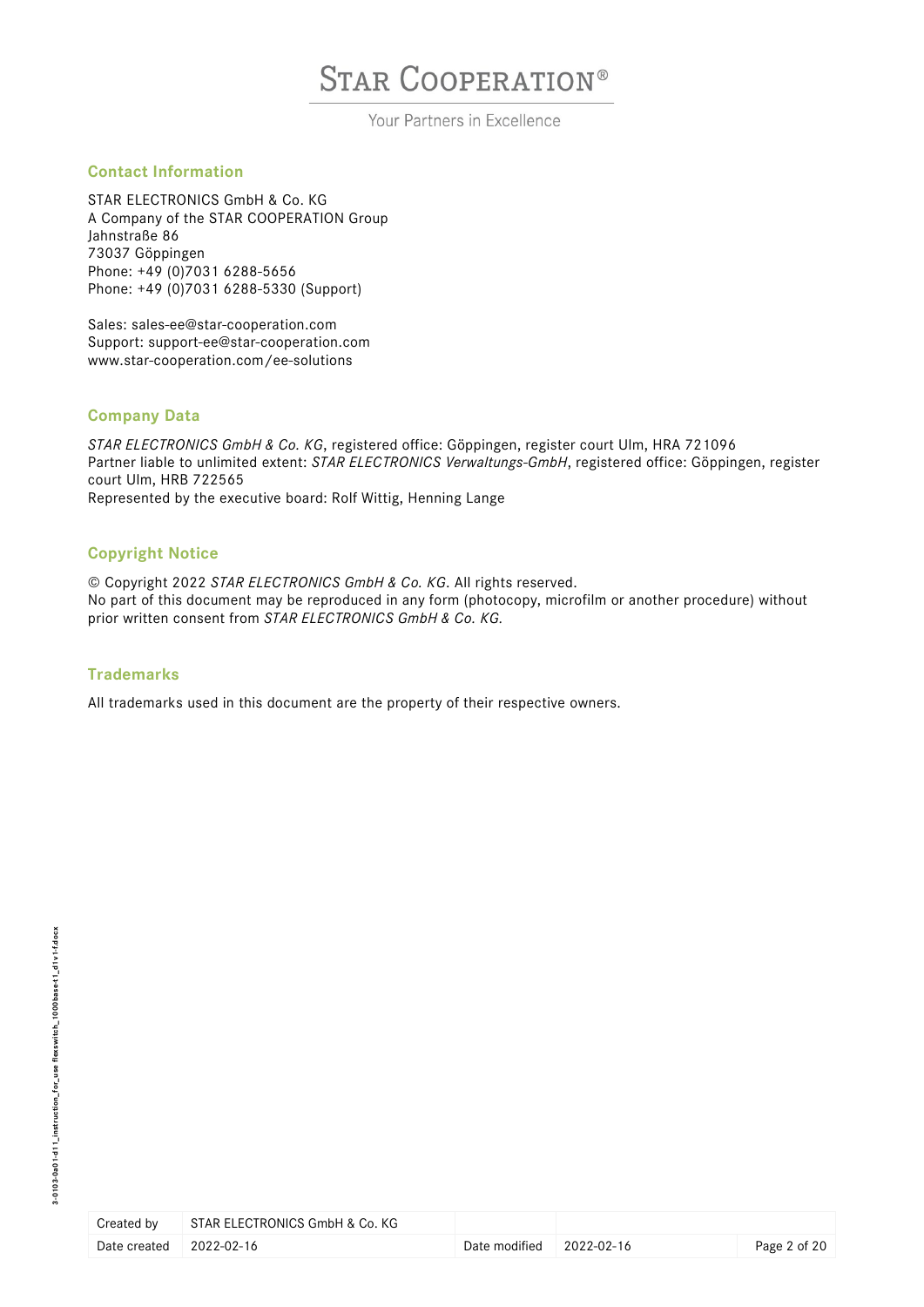Your Partners in Excellence

#### **Disclaimer**

The information contained in this document does not affect or change General Terms and Conditions of STAR ELECTRONICS GmbH & Co. KG. STAR ELECTRONICS GmbH & Co. KG does not guarantee the completeness and accuracy of the content of this document and assumes no responsibility for any errors which may appear in this document or due to this document. The content of this document or the associated products are subject to change without notice at any time.

It is currently impossible to develop software that is bug-free in all applications. Therefore, the product is only allowed to be used in the sense of the product use case described herein.

STAR ELECTRONICS GmbH & Co. KG makes no warranty express or implied, as to this document or the information content, materials or products for any particular purpose, nor does STAR ELECTRONICS GmbH & Co. KG assume any liability arising out of the application or use of this product, and disclaims all liabilities, including without limitation resulting damages, as permissible by applicable law.

All operating parameters which are provided in this document can vary in different applications or over time. The herein described product, may solely be used as described in chapter 1.2 "Intended use".

Without limiting the rights under copyright, no part of this document may be reproduced, stored in or introduced into a retrieval system, or transmitted in any form or by any means (electronic, mechanical, photocopying, recording, or otherwise), or for any purpose, without the express written consent of STAR ELECTRONICS GmbH & Co. KG.

STAR ELECTRONICS GmbH & Co. KG may have patents, patent applications, trademarks, copyrights, or other intellectual property rights covering subject matter in this document. Except as expressly stated in a written license agreement from STAR ELECTRONICS GmbH & Co. KG the furnishing of this document does not give you any license to these patents, trademarks, copyrights, or other intellectual property.

Any semiconductor devices have an inherent chance of failure. You must protect against injury, damage or loss from such failures by incorporating safety design measures into your facility and equipment such as redundancy, fire protection, and prevention of over-current levels and other abnormal operating conditions. The safety and handling instructions in this document must be followed strictly.

## **EC Conformity**

The FlexSwitch 1000BASE-T1 complies with the essential requirements of the following applicable European Community Directive(s) including current amendments, and carries the CE marking accordingly:

▶ 2014/30/EU EMC Directive

The following standard(s) have been used to assess the product:

- $\triangleright$  EN 61000-4-2:2009
- $\triangleright$  EN 61000-4-3:2006 + A1:2008 + A2:2010
- EN 61000-4-4:2012
- EN 61000-4-5:2014 + A1:2017
- $\triangleright$  FN 61000-4-6:2014
- $\triangleright$  EN IEC 61000-6-2:2019
- $\triangleright$  EN 61000-6-3:2007 + A1:2011
- $\triangleright$  EN 61326-1:2013
- $\triangleright$  EN 55011:2016 + A1:2017

This product is compliant with the European Community Directive 2011/65/EC on the restriction of the use of certain hazardous substances in electrical and electronic equipment (RoHS).

## **UK Conformity**

The FlexSwitch 1000BASE-T1 complies with the essential requirements of the following applicable UK Regulations including current amendments, and carries the UK marking accordingly:

| Created by   | STAR ELECTRONICS GmbH & Co. KG |                                      |              |
|--------------|--------------------------------|--------------------------------------|--------------|
| Date created | 2022-02-16                     | Date modified $\parallel$ 2022-02-16 | Page 3 of 20 |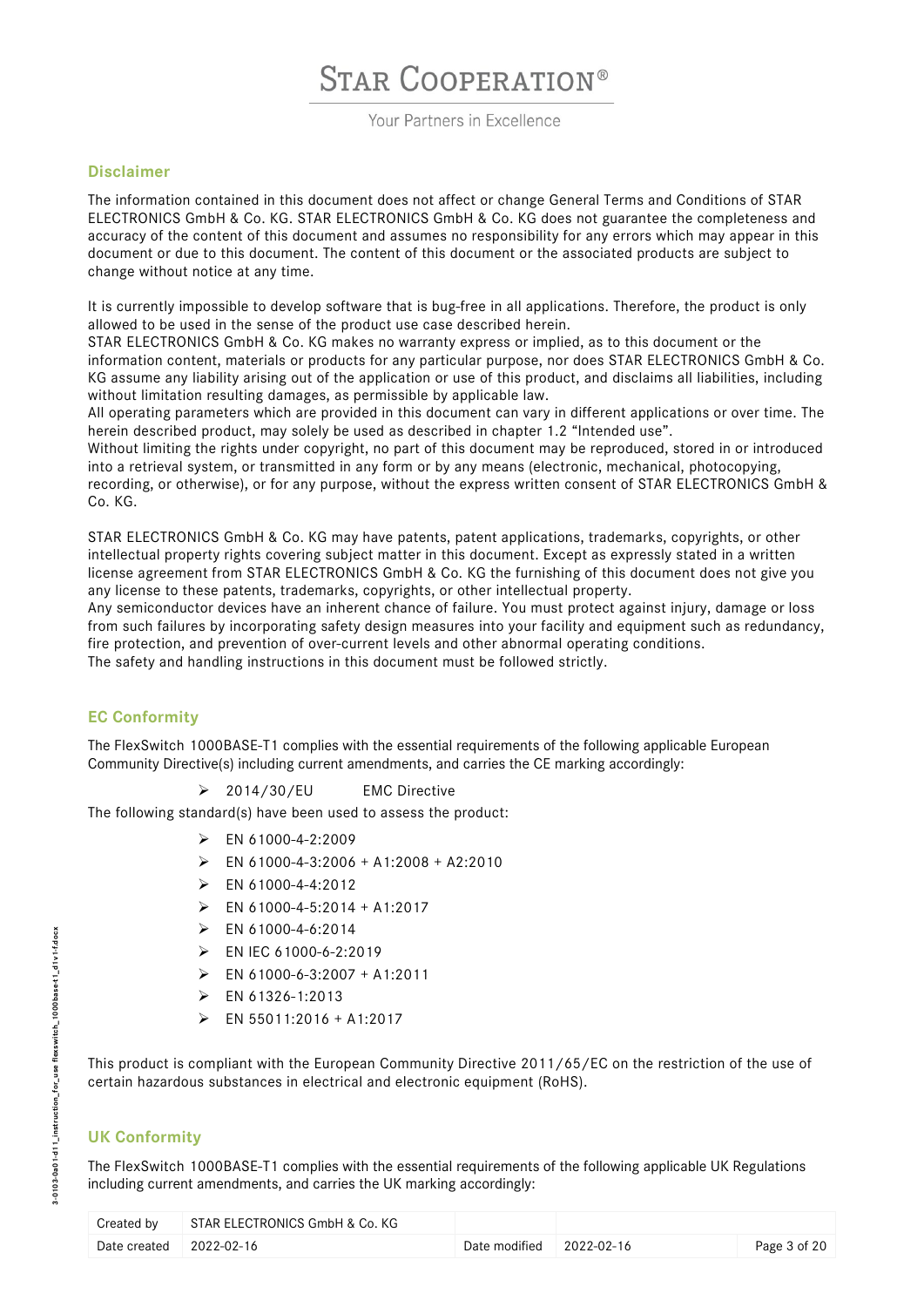## Your Partners in Excellence

### > 2016 Electromagnetic Compatibility Regulations

The following standard(s) have been used to assess the product:

- EN 61000-4-2:2009
- $\triangleright$  EN 61000-4-3:2006 + A1:2008 + A2:2010
- $\triangleright$  EN 61000-4-4:2012
- $\triangleright$  EN 61000-4-5:2014 + A1:2017
- EN 61000-4-6:2014
- EN IEC 61000-6-2:2019
- $\triangleright$  EN 61000-6-3:2007 + A1:2011
- EN 61326-1:2013
- $\triangleright$  EN 55011:2016 + A1:2017

This product is compliant with "the Restriction of the Use of Certain Hazardous Substances in Electrical and Electronic Equipment Regulations 2012".

### **Revision History**

Document number: 3-0103-0A01-D11

| <b>Version</b>                   | Date       | <b>Description</b>            |  |
|----------------------------------|------------|-------------------------------|--|
| D <sub>1</sub> V <sub>0</sub> -5 | 23.03.2021 | ' Preliminary Release         |  |
| $D1VO-F$                         | 21.10.2021 | <b>First Release</b>          |  |
| $D1V1-F$                         | 16.02.2022 | Updated chapter EC Conformity |  |
|                                  |            | Added chapter UK Conformity   |  |

### **Related Hardware / Software Versions**

| roduct <sup>,</sup> | Reference No. | Version | 'emarks |
|---------------------|---------------|---------|---------|
| FlexSwitch          | 103-0A01 ا    | ∩.      |         |
| 1000BASE-1          | 3-0           | υ.      |         |

| Created by                       | STAR ELECTRONICS GmbH & Co. KG |                                      |              |
|----------------------------------|--------------------------------|--------------------------------------|--------------|
| Date created $\qquad$ 2022-02-16 |                                | Date modified $\parallel$ 2022-02-16 | Page 4 of 20 |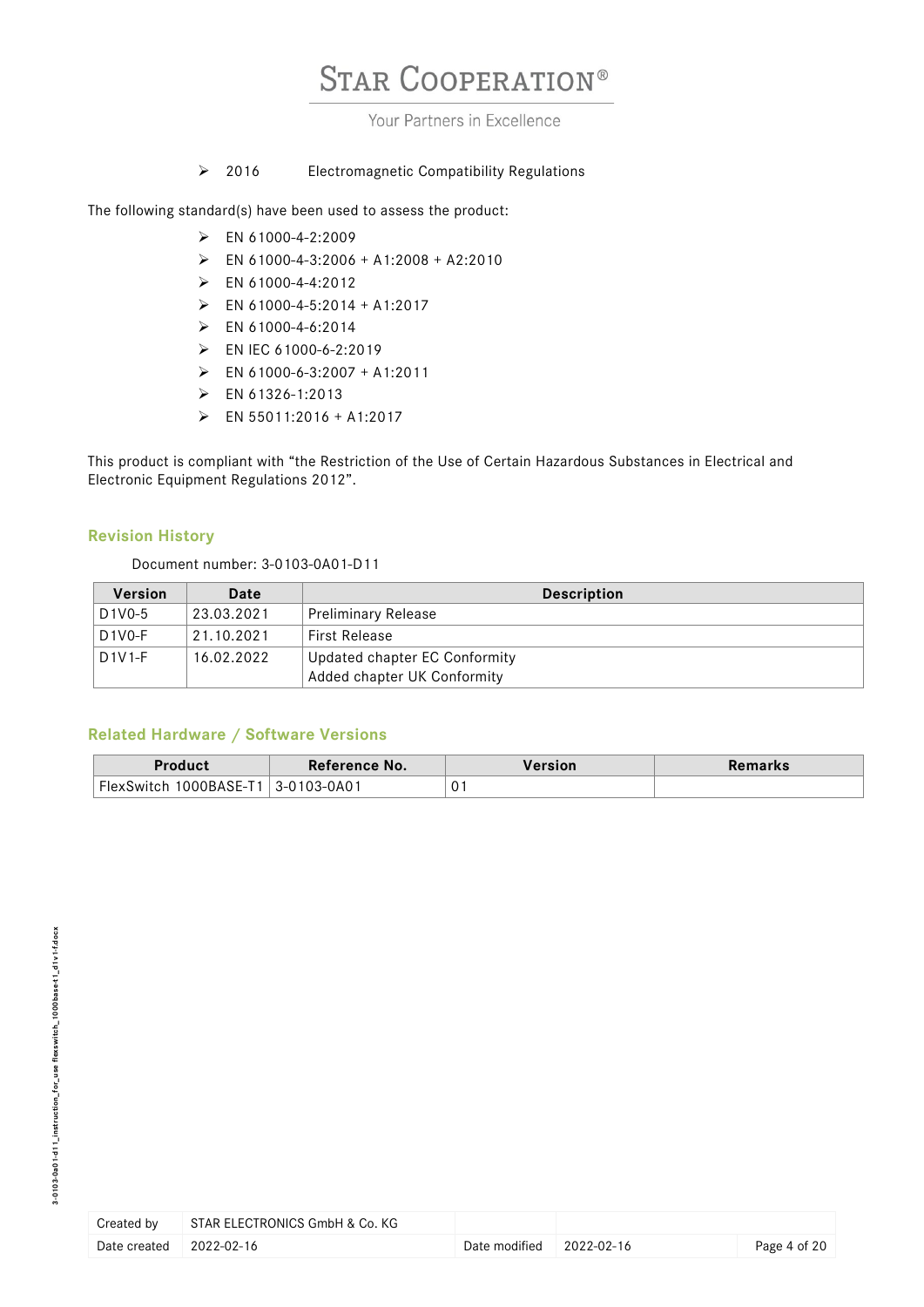Your Partners in Excellence

### **Contents**

| 1              |              |  |
|----------------|--------------|--|
|                | 1.1          |  |
|                | 1.2          |  |
|                | 1.3          |  |
|                | 1.4<br>1.5   |  |
| $\overline{2}$ |              |  |
|                |              |  |
|                | 2.1          |  |
|                | 2.2          |  |
| 3              |              |  |
|                | 3.1          |  |
|                | 3.2          |  |
|                | 3.3          |  |
|                | 3.4<br>3.4.1 |  |
|                | 3.4.2        |  |
|                | 3.4.3        |  |
|                | 3.4.4        |  |
| 4              |              |  |
|                | 4.1          |  |
|                | 4.2          |  |
| 5              |              |  |
| 6              |              |  |
| 7              |              |  |
|                | 7.1          |  |
|                | 7.2          |  |
|                | 7.3          |  |
| 8              |              |  |
|                | 8.1          |  |
|                | 8.2          |  |
|                | 8.2.1        |  |
|                | 8.2.2        |  |
|                | 8.2.3        |  |

| Created by   | STAR ELECTRONICS GmbH & Co. KG |               |            |
|--------------|--------------------------------|---------------|------------|
| Date created | 2022-02-16                     | Date modified | 2022-02-16 |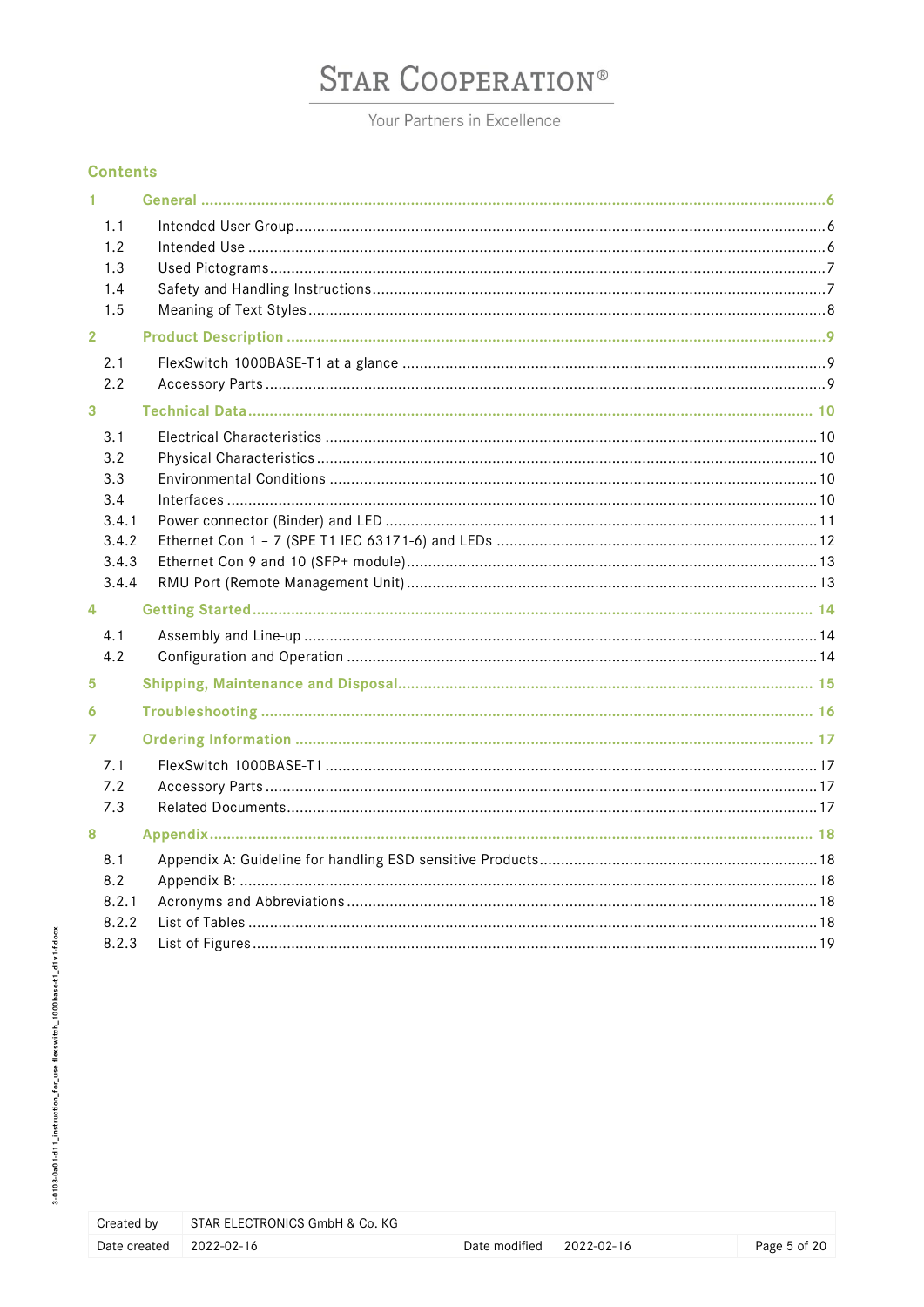Your Partners in Excellence

## <span id="page-5-0"></span>**1 General**

### <span id="page-5-1"></span>**1.1 Intended User Group**

This document is written for expert technicians and/or engineers who are familiar with electronic components and systems.

Each person involved with setup or operation of the product must

- $\triangleright$  be a qualified technician or engineer
- $\triangleright$  strictly adhere to this manual
- $\triangleright$  receive a briefing by an authorized person





### <span id="page-5-2"></span>**1.2 Intended Use**

The FlexSwitch1000BASE-T1 is a testing equipment. It was developed to test the communication behavior of automotive bus systems and Ethernet together with Electronics Control Units and sensors in a fully controlled testing and/or laboratory environment.

For this intended use, the FlexSwitch1000BASE-T1 offers the following options:

- Transmit and receive data (e.g. Use Case "Switch").
- Exchange of data traffic between two or more bus systems (e.g. Use Case "Switch between 100 and 1000BASE-T1")

**Any deviation** from the intended use and/or installation in a testing vehicle is only permitted with specific **prior written approval** of STAR ELECTRONICS GmbH & Co. KG.

|  | <b>AWARNING</b>                                                                                                                                                                                                                                                        |
|--|------------------------------------------------------------------------------------------------------------------------------------------------------------------------------------------------------------------------------------------------------------------------|
|  | The FlexSwitch 1000BASE-T1 may be used to communicate with networked electronic<br>systems. E.g. Ethernet.                                                                                                                                                             |
|  | Any use of the product outside a fully controlled testing and/or laboratory environment<br>may result in death or serious injury due to unpredictable behavior of a vehicle and/or<br>potentially missing, deactivated, or malfunctioning safety devices on a vehicle! |
|  | The user is responsible to ensure the safety of the entire system. This includes amongst<br>other things a safety shutdown.                                                                                                                                            |

| Created by              | STAR ELECTRONICS GmbH & Co. KG |                                   |              |
|-------------------------|--------------------------------|-----------------------------------|--------------|
| Date created 2022-02-16 |                                | Date modified $\qquad$ 2022-02-16 | Page 6 of 20 |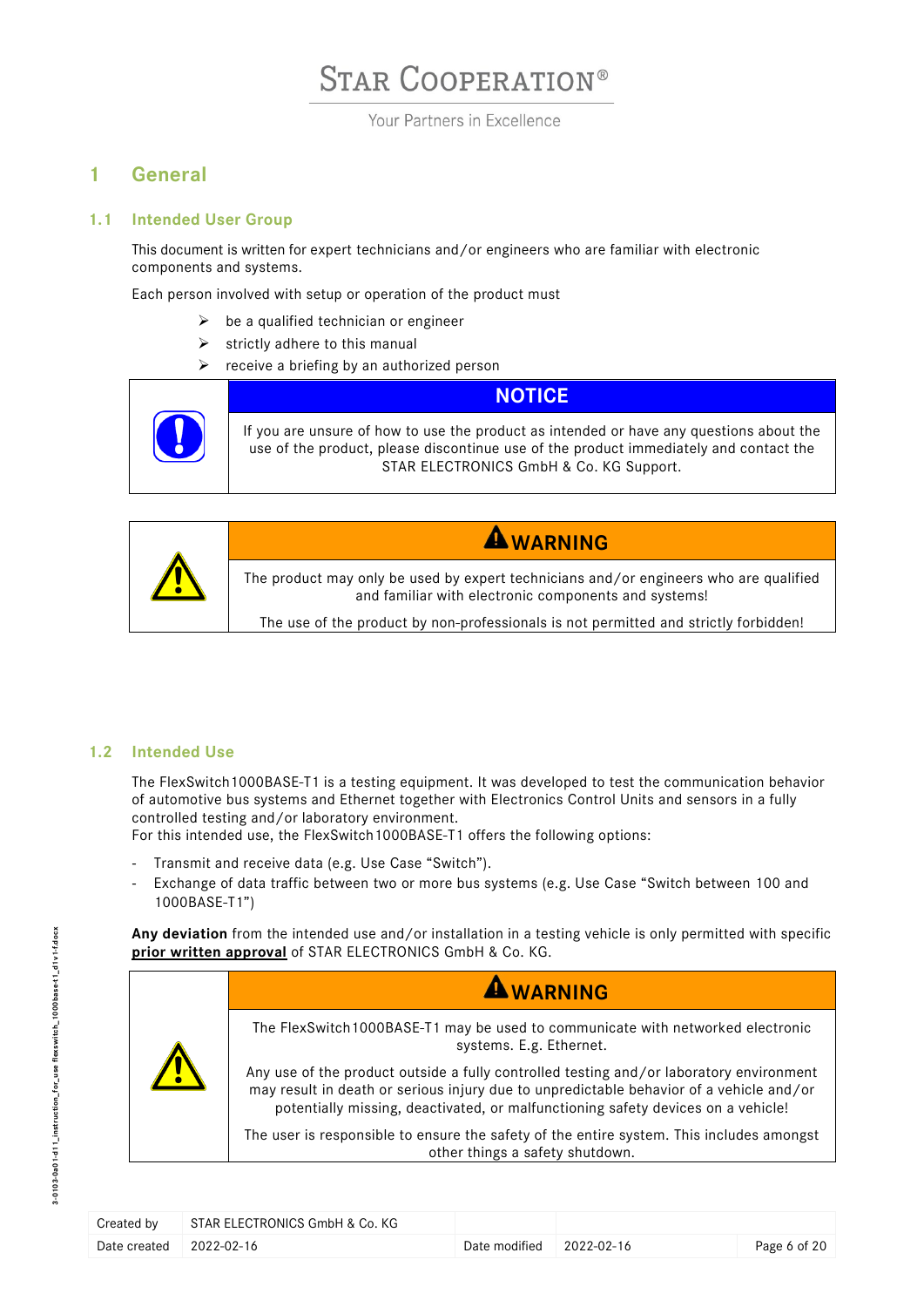Your Partners in Excellence



## **NOTICE**

The device is not a calibrated measurement device. STAR ELECTRONICS GmbH & Co. KG accepts no liability whatsoever for the correctness of any measurement results.





**WARNING**

The product may only be used by expert technicians and/or engineers who are qualified and familiar with electronic components and systems!

The use of the product by non-professionals is not permitted and strictly forbidden!

## <span id="page-6-0"></span>**1.3 Used Pictograms**

The meaning of used pictograms is shortly described below.

Follow the specific instructions in the document where these pictograms are placed.

| <b>WARNING</b>                                                                                                                                 |
|------------------------------------------------------------------------------------------------------------------------------------------------|
| Used to indicate a potentially hazardous situation which,<br>if not avoided, could result in death or serious injury.                          |
| <b>NOTICE</b>                                                                                                                                  |
| Used to indicate a situation which may result in an operating failure.                                                                         |
| Damage of the product may occur, but there is no hazard of injury<br>if not avoided.                                                           |
|                                                                                                                                                |
| Product marking which shows the compliance of the product with the European Waste<br>Electrical and Electronic Equipment Directive 2012/19/EU. |

## <span id="page-6-1"></span>**1.4 Safety and Handling Instructions**

Please read the instructions for use carefully. To protect the device or the application against damage, or to avoid personal injury the FlexSwitch1000BASE-T1 have to be handled as described herein.

Changes or modifications of the FlexSwitch1000BASE-T1 are not allowed for safety and warranty reasons!

| Created by                       | STAR ELECTRONICS GmbH & Co. KG |                                   |              |
|----------------------------------|--------------------------------|-----------------------------------|--------------|
| Date created $\qquad$ 2022-02-16 |                                | Date modified $\qquad$ 2022-02-16 | Page 7 of 20 |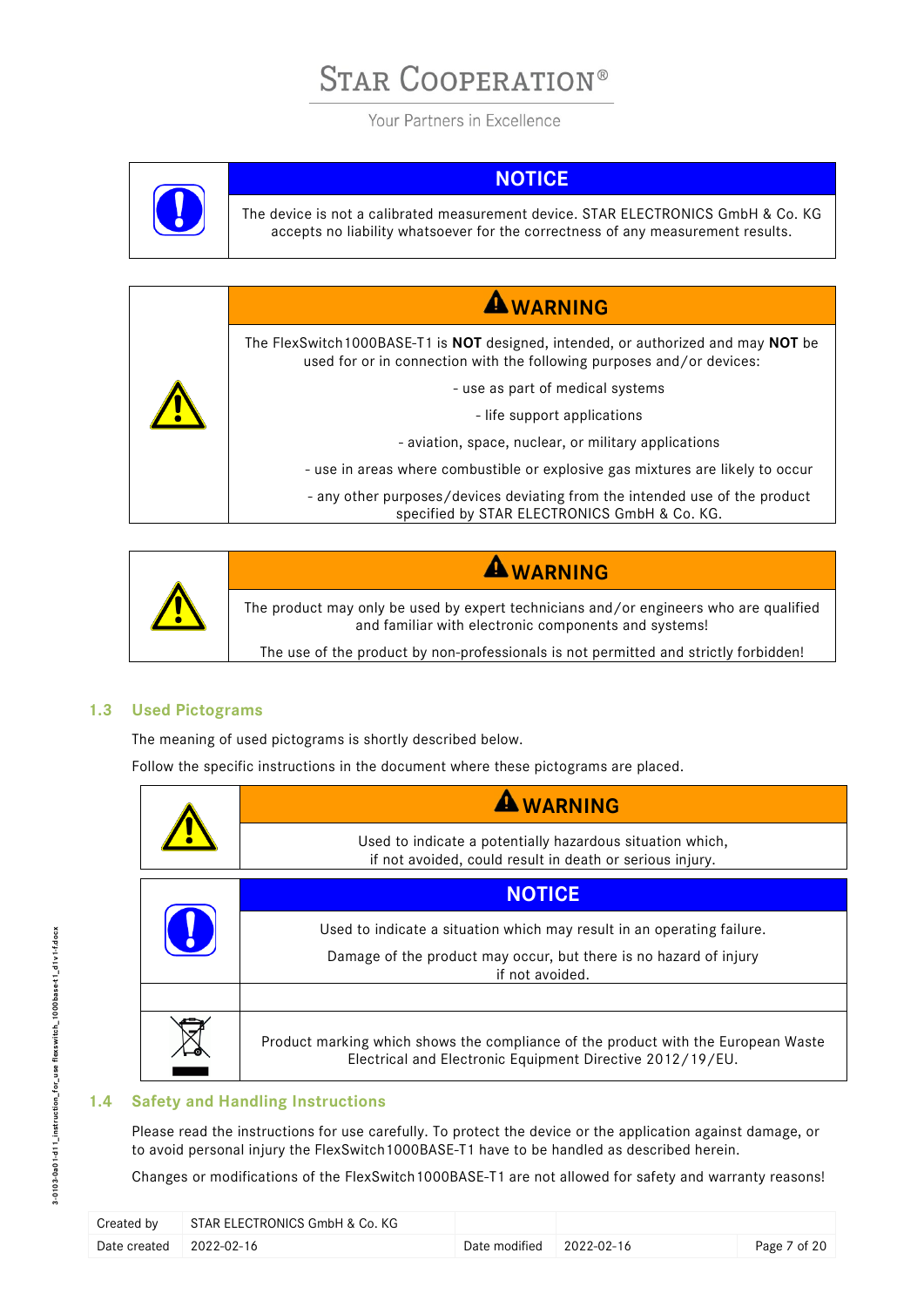Your Partners in Excellence

*STAR ELECTRONICS GmbH & Co. KG i*s not liable for any damages arising from non-observance of the product information.

Follow the

a) specific safety and handling instructions placed at dedicated document positions

b) general safety and handling instructions below:

| $\mathbf{I}$ | <b>NOTICE</b>                                                                                                                                                 |
|--------------|---------------------------------------------------------------------------------------------------------------------------------------------------------------|
|              | To prevent damage to the FlexSwitch 1000BASE-T1, or consequential damages:                                                                                    |
|              | Do not connect any other signals to the interfaces as described in the chapter 3.4<br>Interfaces. Ensure that all signals are within the specified range.     |
|              | Use only adapter cables from STAR ELECTRONICS GmbH & Co. KG for connecting the<br>FlexSwitch1000BASF-T1.                                                      |
|              | High temperatures can damage the FlexSwitch 1000BASE-T1. Keep the<br>FlexSwitch 1000BASE-T1 away from heaters, stoves, fireplaces, and other sources of heat. |
|              | Do not expose the FlexSwitch 1000BASE-T1 to rain or use it near water.                                                                                        |
|              | Do not use the FlexSwitch1000BASE-T1 in areas of explosion hazard.                                                                                            |

## <span id="page-7-0"></span>**1.5 Meaning of Text Styles**

In this document *filenames* are marked with a different text format.

| Created by              | STAR ELECTRONICS GmbH & Co. KG |                                      |              |
|-------------------------|--------------------------------|--------------------------------------|--------------|
| Date created 2022-02-16 |                                | Date modified $\parallel$ 2022-02-16 | Page 8 of 20 |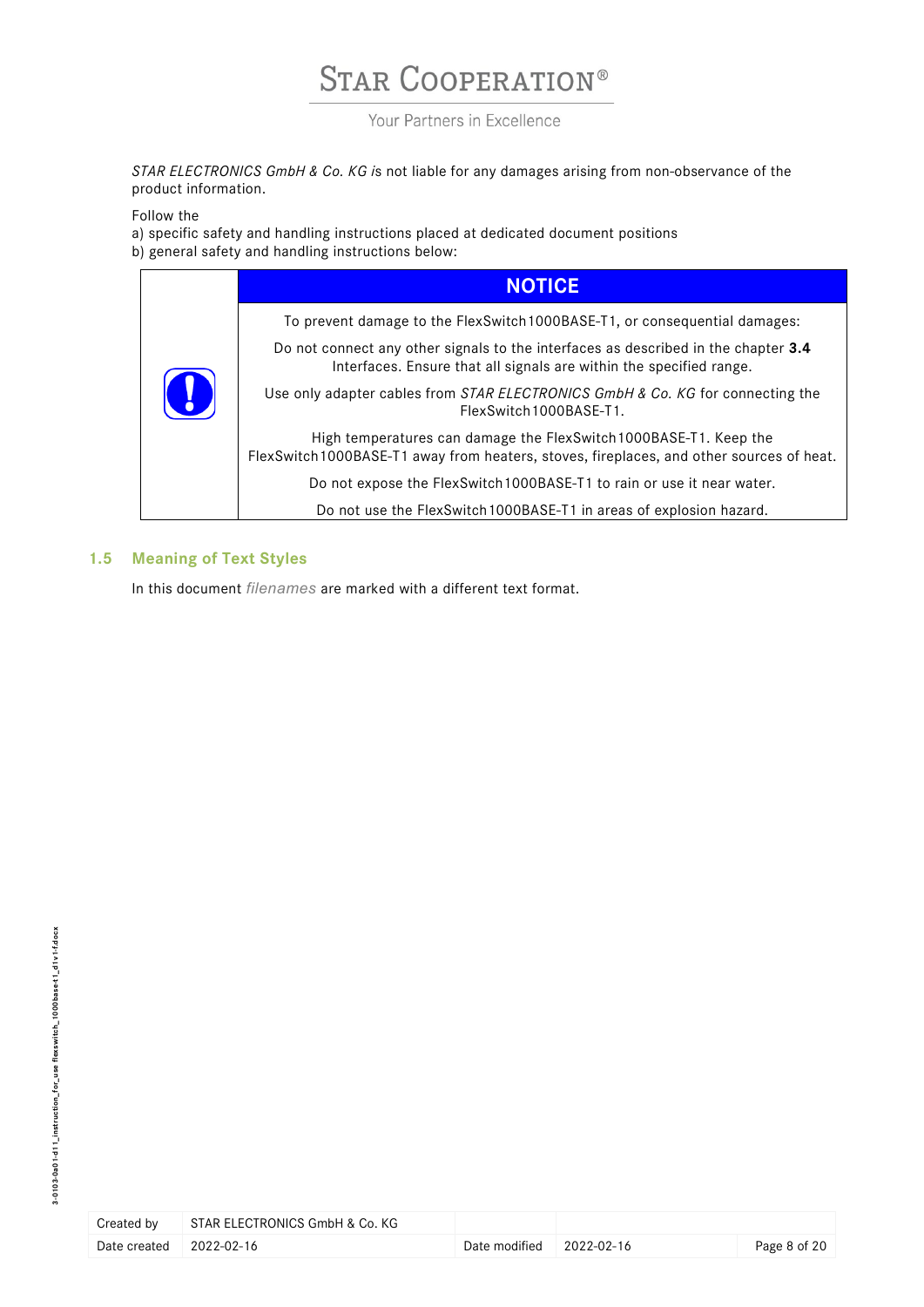### Your Partners in Excellence

## <span id="page-8-0"></span>**2 Product Description**

### **2.1 FlexSwitch 1000BASE-T1 at a glance**

<span id="page-8-1"></span>The FlexSwitch 1000BASE-T1 is a Ethernet switch with 7 x 100/1000BASE-T1 ports and 2 x SFP(+) 1000/10GBASE-T port. With the FlexSwitch 1000BASE-T1, it is possible to connect an automotive Ethernet network to a standard PC for testing or diagnostic purposes. It supports up to 1000 MBit/s in full duplex mode on both sides.

- Marvell 88Q6113 switch chip
- 7x Marvell 88Q2112-A2 transceiver
- 7x SPE connector for 1000BASE-T1 (Harting Tw1ster, IEC 63171-6)
	- o 100 MBit/s and 1000 MBit/s mode
	- o Automatic selection of A0 and A2 mode
- 2x SFP(+) connector for 1000/10GBASE-T (RMU Port)
- Supply voltage: 8 48 V DC
- Status LEDs
- IP20
- Temperature range -40°C to +85°C

### <span id="page-8-2"></span>**2.2 Accessory Parts**

For further information about accessories for the FlexSwitch 1000BASE-T1 see chapter [7.2](#page-16-2) [Accessory](#page-16-2)  [Parts.](#page-16-2)



## **NOTICE**

Use only accessory parts from STAR ELECTRONICS GmbH & Co. KG listed in chapter [7.2](#page-16-2) [Accessory Parts](#page-16-2) to ensure proper function and for warranty reasons! Other accessories without prior written consent of STAR ELECTRONICS GmbH & Co. KG must not be used.

| Created by              | STAR ELECTRONICS GmbH & Co. KG |                                      |              |
|-------------------------|--------------------------------|--------------------------------------|--------------|
| Date created 2022-02-16 |                                | Date modified $\parallel$ 2022-02-16 | Page 9 of 20 |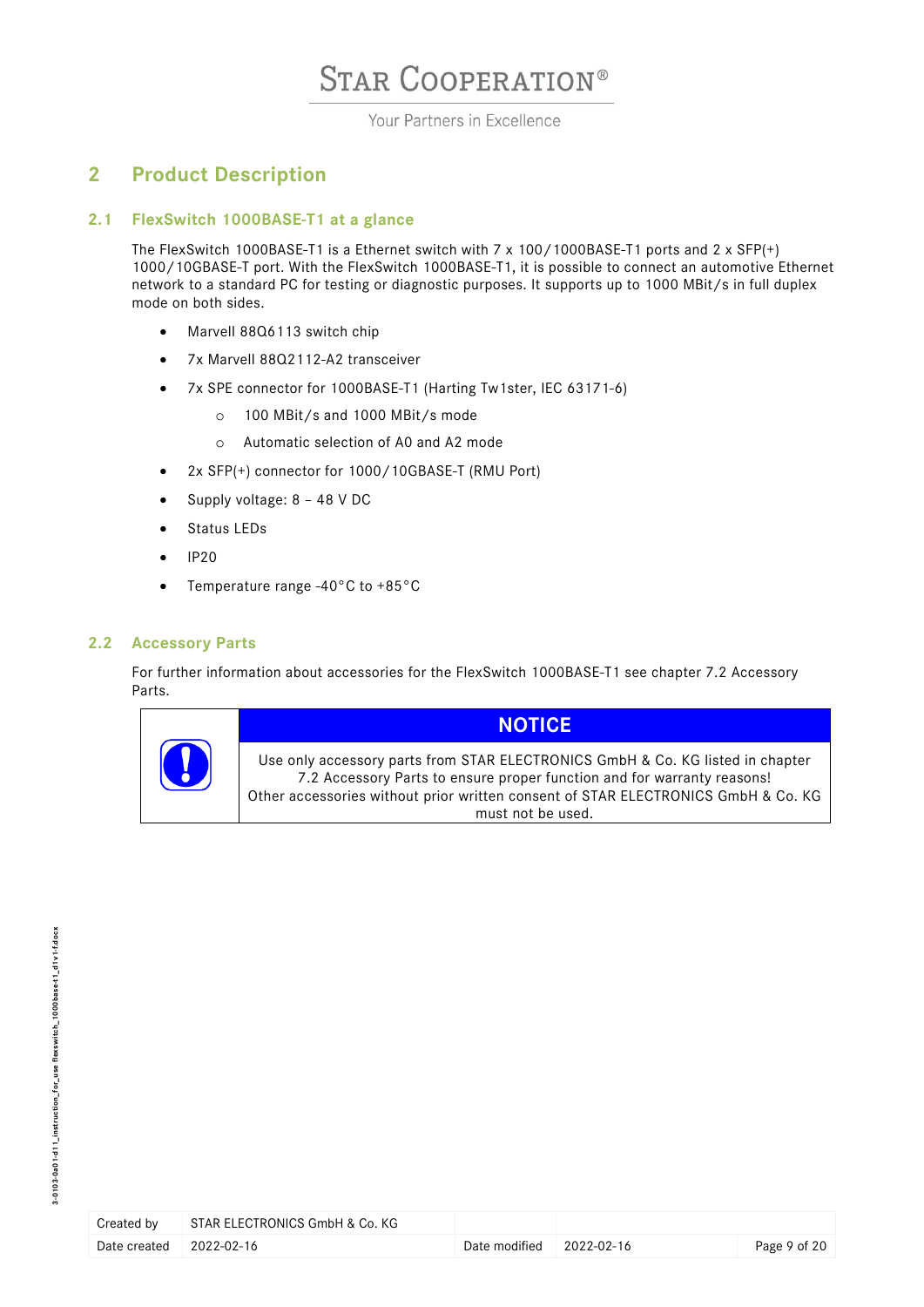Your Partners in Excellence

## <span id="page-9-0"></span>**3 Technical Data**

## <span id="page-9-1"></span>**3.1 Electrical Characteristics**

| Supply voltage                               |                                                  |      |           |
|----------------------------------------------|--------------------------------------------------|------|-----------|
|                                              | Min.                                             | Typ. | Max.      |
| Operating                                    | $+8.0 V$                                         |      | $+48.0$ V |
| Absolute maximum<br>(non-operating)          | $-60.0V$                                         |      | $+60.0$ V |
|                                              |                                                  |      |           |
| Latency between<br>1000BASE-T1 and 10GBASE-T | Up to $10 \mu s$                                 |      |           |
| 1000BASE-T1 and 1000BASE-T1                  | Up to $10 \mu s$                                 |      |           |
| Supply current - operating                   | typical 670 mA without SFP(+) modules            |      |           |
|                                              | SFP Module with $1G \rightarrow + 100$ mA @ 12 V |      |           |
|                                              | SFP+ Module with 10G -> + 150 mA @ 12 V          |      |           |

Table 1: Electrical characteristics

### <span id="page-9-5"></span><span id="page-9-2"></span>**3.2 Physical Characteristics**

| Connectors                                     |                                       |
|------------------------------------------------|---------------------------------------|
| - Power                                        | Binder Series 711 2 Pin               |
| - Ethernet (BASE-T)                            | $SFP(+)$ (Con 9 and Con 10)           |
| Ethernet (BASE-T1)<br>$\overline{\phantom{a}}$ | SPE (Con 1 to Con 7) (T1 IEC 63171-6) |
| Weight approx.                                 | 625g                                  |
| Dimensions approx. L x W x H                   | $166$ mm * 124mm * 36mm               |

Table 2: Physical characteristics

### <span id="page-9-6"></span><span id="page-9-3"></span>**3.3 Environmental Conditions**

| Temperature                                   | Operating:<br>Non-operating:      | -40°C – +85°C<br>$-40\degree$ C – +85 $\degree$ C – |
|-----------------------------------------------|-----------------------------------|-----------------------------------------------------|
|                                               | Storage:                          | -40°C – +85°C                                       |
| Relative Humidity<br><del>.</del><br>$\cdots$ | $0\%$ – 90% r. H., non-condensing |                                                     |

Table 3: Environmental conditions

### <span id="page-9-7"></span><span id="page-9-4"></span>**3.4 Interfaces**

The FlexSwitch 1000BASE-T1 has a Binder series 711 power connector, two SFP(+) connectors for the 1000/10GBASE-T (Ethernet), see the following figure.



Figure 1: Side with Power and two SFP(+) Ethernet (10G/1000BASE-T)

<span id="page-9-8"></span>

| Created by   | STAR ELECTRONICS GmbH & Co. KG |                                      |               |
|--------------|--------------------------------|--------------------------------------|---------------|
| Date created | 2022-02-16                     | Date modified $\parallel$ 2022-02-16 | Page 10 of 20 |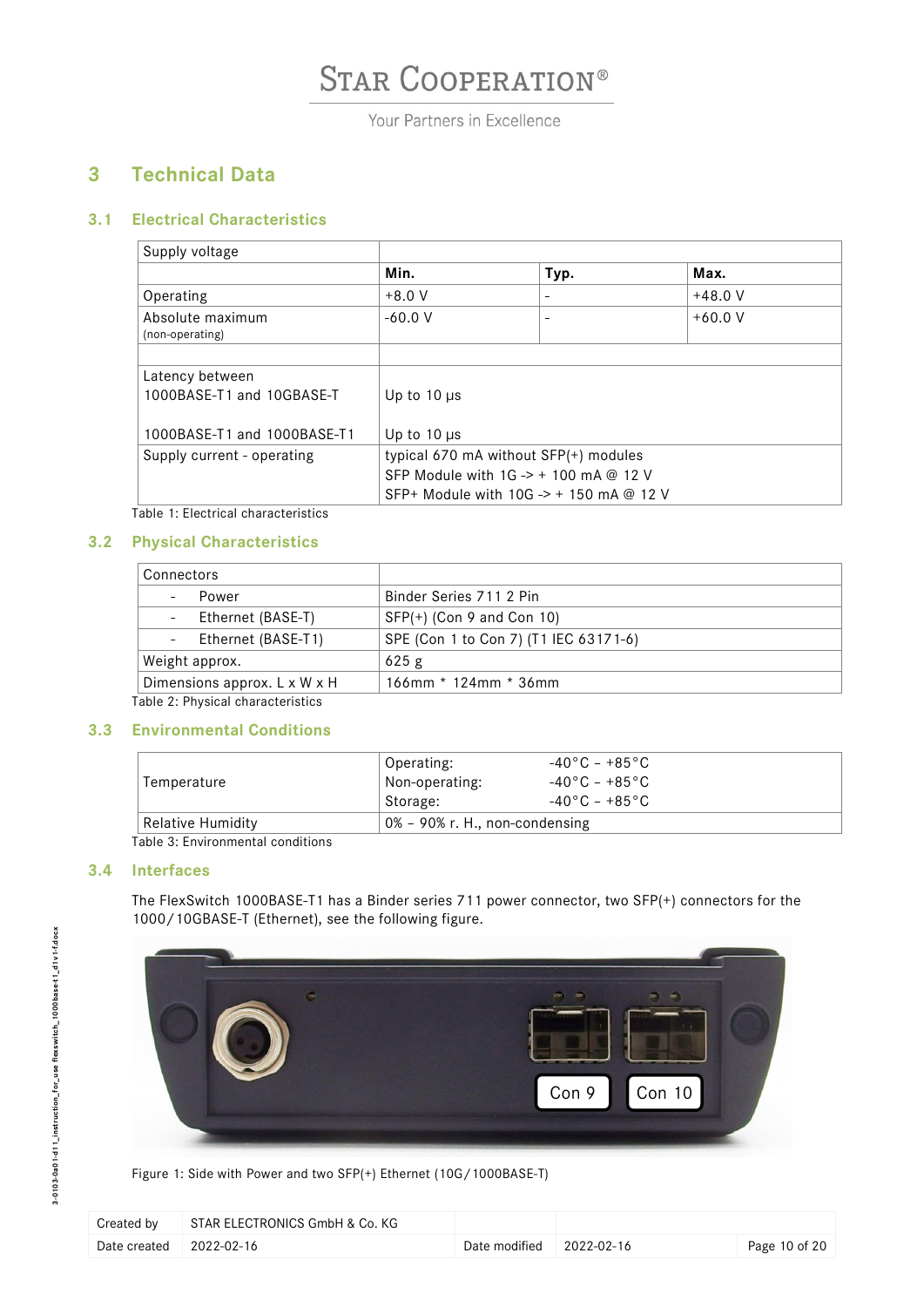Your Partners in Excellence

The other side has seven SPE T1 connectors for 100/1000BASE-T1 ethernet and two LED's for each connector. The following figure shows the position of the seven connectors.



Figure 2: Side with 1000BASE-T1

### <span id="page-10-3"></span><span id="page-10-0"></span>**3.4.1 Power connector (Binder) and LED**

The valid range of the power supply for the FlexSwitch 1000BASE-T1 is within 8 - 48 V DC. The power supply input of the FlexSwitch 1000BASE-T1 is reverse protected.

The green LED near the power cable shows the power supply status, if the LED is on, the power is OK.



Figure 3: Power connector Binder 2pol with LED

<span id="page-10-4"></span>

| <b>Power LED</b> | <b>Description</b>       |
|------------------|--------------------------|
|                  | The device is powered on |
| $\blacksquare$   |                          |

<span id="page-10-1"></span>Table 4: Description of the Power LED

The following table describes the connector assignment.

| <b>Power connector</b> |                                              |                                               |  |
|------------------------|----------------------------------------------|-----------------------------------------------|--|
| Pin                    | <b>Signal Name</b>                           | <b>Description</b>                            |  |
|                        | GND                                          | Ground signal                                 |  |
|                        | Uin                                          | Power in allowed in the range from $8 - 48$ V |  |
|                        | Table E. Dessuisties of the Denieu connectes |                                               |  |

<span id="page-10-2"></span>Table 5: Description of the Power connector

| Created by   | STAR ELECTRONICS GmbH & Co. KG |                                      |               |
|--------------|--------------------------------|--------------------------------------|---------------|
| Date created | 2022-02-16                     | Date modified $\parallel$ 2022-02-16 | Page 11 of 20 |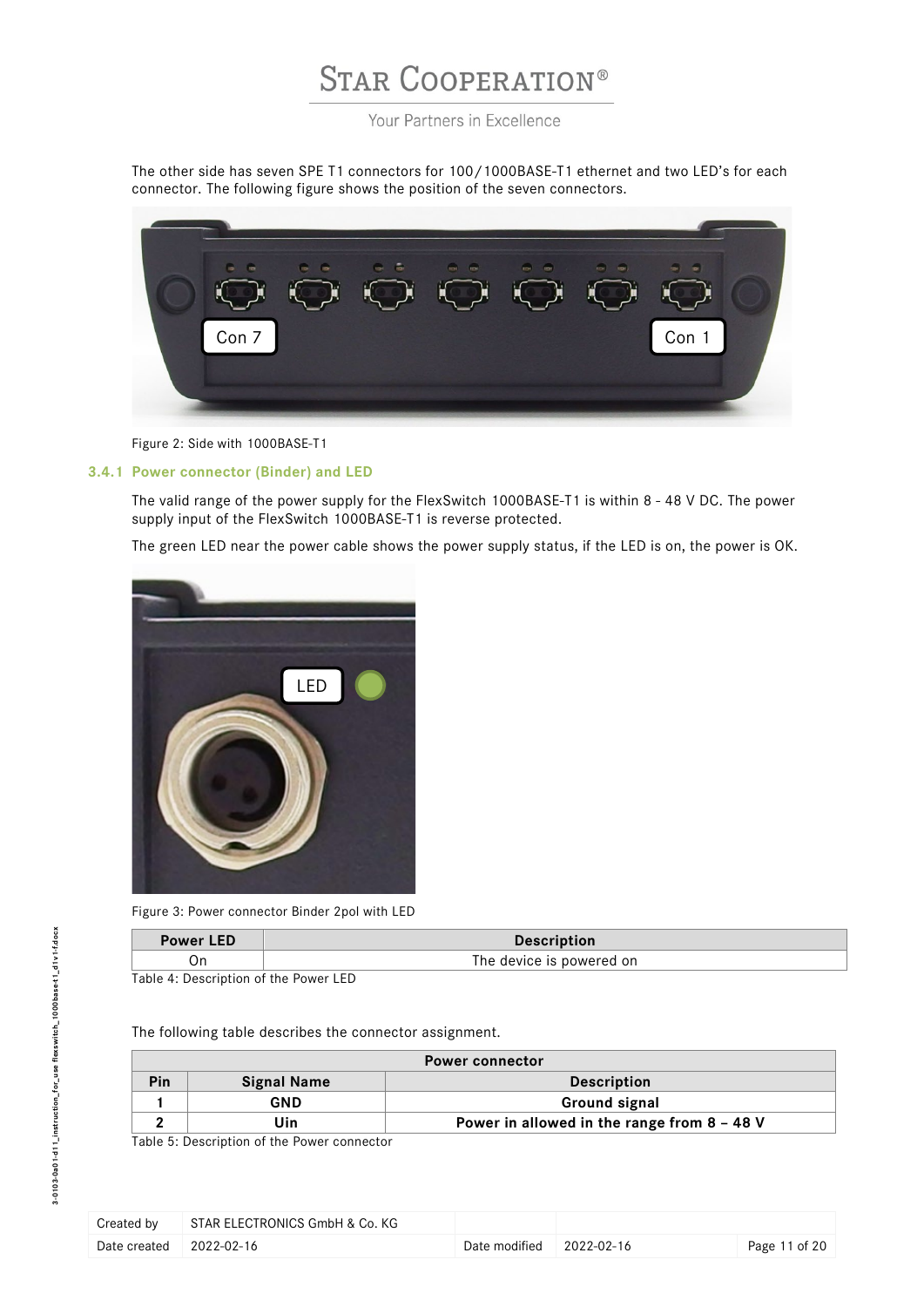Your Partners in Excellence

#### <span id="page-11-0"></span>**3.4.2 Ethernet Con 1 – 7 (SPE T1 IEC 63171-6) and LEDs**

The FlexSwitch 1000BASE-T1 supports seven 1000BASE-T1 SPE connectors marked Con 1 to Con 7. These connectors support 100/1000MBit/s in full-duplex mode. The 1000BASE-T1 connectors supports both A0 (legacy) and A2 (IEEE-compliant) mode.



<span id="page-11-2"></span>Figure 4: 1000BASE-T1 SPE connector side with LEDs





<span id="page-11-3"></span>Figure 5: SPE-T1 Ethernet connectors Con 1 to Con 7 with yellow and green LED

The following table describes the LED color and blinking scheme.

| 1000BASE-T1 SPE LEDs                                                              |                 |                                                           |
|-----------------------------------------------------------------------------------|-----------------|-----------------------------------------------------------|
| <b>Yellow LED</b><br><b>Green LED</b><br><b>Description</b><br>(Link)<br>(Active) |                 |                                                           |
|                                                                                   |                 |                                                           |
| On                                                                                | Off             | The link is established, no data exchange occurring       |
| On                                                                                | <b>Blinking</b> | Data exchange is in progress                              |
| Off                                                                               | Off             | No link is established, the data exchange is not possible |

<span id="page-11-1"></span>Table 6: Description of the 1000BASE-T1 SPE LEDs

| Created by              | STAR ELECTRONICS GmbH & Co. KG |                                      |               |
|-------------------------|--------------------------------|--------------------------------------|---------------|
| Date created 2022-02-16 |                                | Date modified $\parallel$ 2022-02-16 | Page 12 of 20 |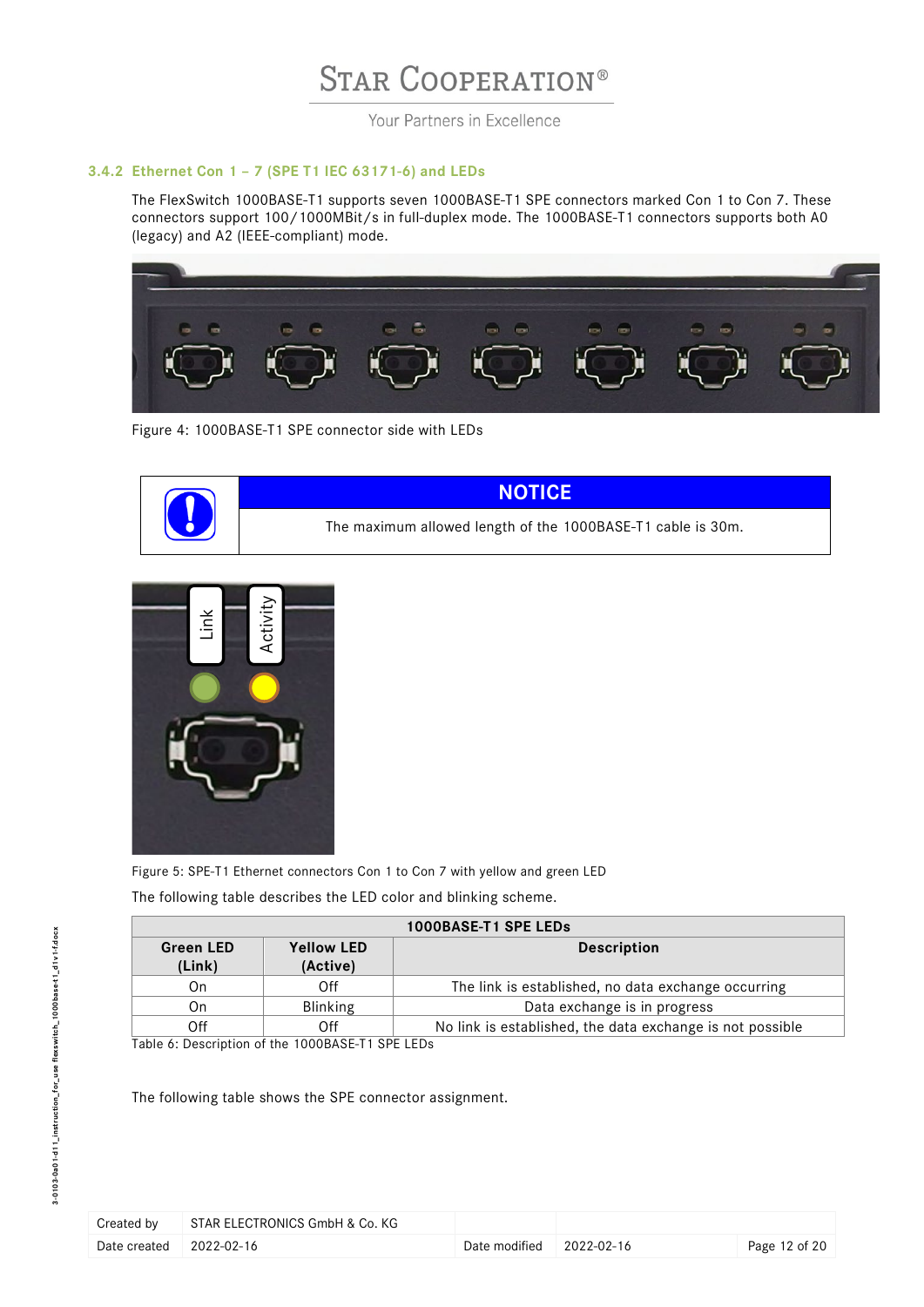Your Partners in Excellence

| Connector SPE (1000BASE-T1 2-wire ethernet) |                    |                              |  |
|---------------------------------------------|--------------------|------------------------------|--|
| Pin                                         | <b>Signal Name</b> | <b>Description</b>           |  |
|                                             | ETH BP             | 1000BASE-T1 bus plus signal  |  |
|                                             | ETH BM             | 1000BASE-T1 bus minus signal |  |

<span id="page-12-2"></span>Table 7: Connector assignment for SPE (2-wire ethernet)

#### <span id="page-12-0"></span>**3.4.3 Ethernet Con 9 and 10 (SFP+ module)**

The FlexSwitch 1000BASE-T1 supports a 1000BASE-Tx interface at the SFP+ connector Con 9. These connector supports 1 GBit/s in full-duplex mode. Also, a 10GBASE-Tx interface at the SFP+ connector Con 10. These connector supports 10 GBit/s in full-duplex mode.

|                                                          | <u>LOZ</u> | <b>NOTICE</b> |
|----------------------------------------------------------|------------|---------------|
| The maximum allowed length of the Ethernet cable is 30m. |            |               |

|   | <b>NOTICE</b>                                                                                                              |
|---|----------------------------------------------------------------------------------------------------------------------------|
| 0 | Con 9 is configured during hardware to 1Gbit/s and Con 10 to 10GBit/s. This can be<br>changed with software configuration. |

The standard SFP(+) connector assignment is used.

#### <span id="page-12-1"></span>**3.4.4 RMU Port (Remote Management Unit)**

The FlexSwitch 1000BASE-T1 can be configured with the RMU. The port which is selected during hardware is port 9. The software running on 88Q6113 in the FlexSwitch 1000BASE-T1 allows configuration over all ports which are not down.

| Created by              | STAR ELECTRONICS GmbH & Co. KG |               |                  |
|-------------------------|--------------------------------|---------------|------------------|
| Date created 2022-02-16 |                                | Date modified | $2022 - 02 - 16$ |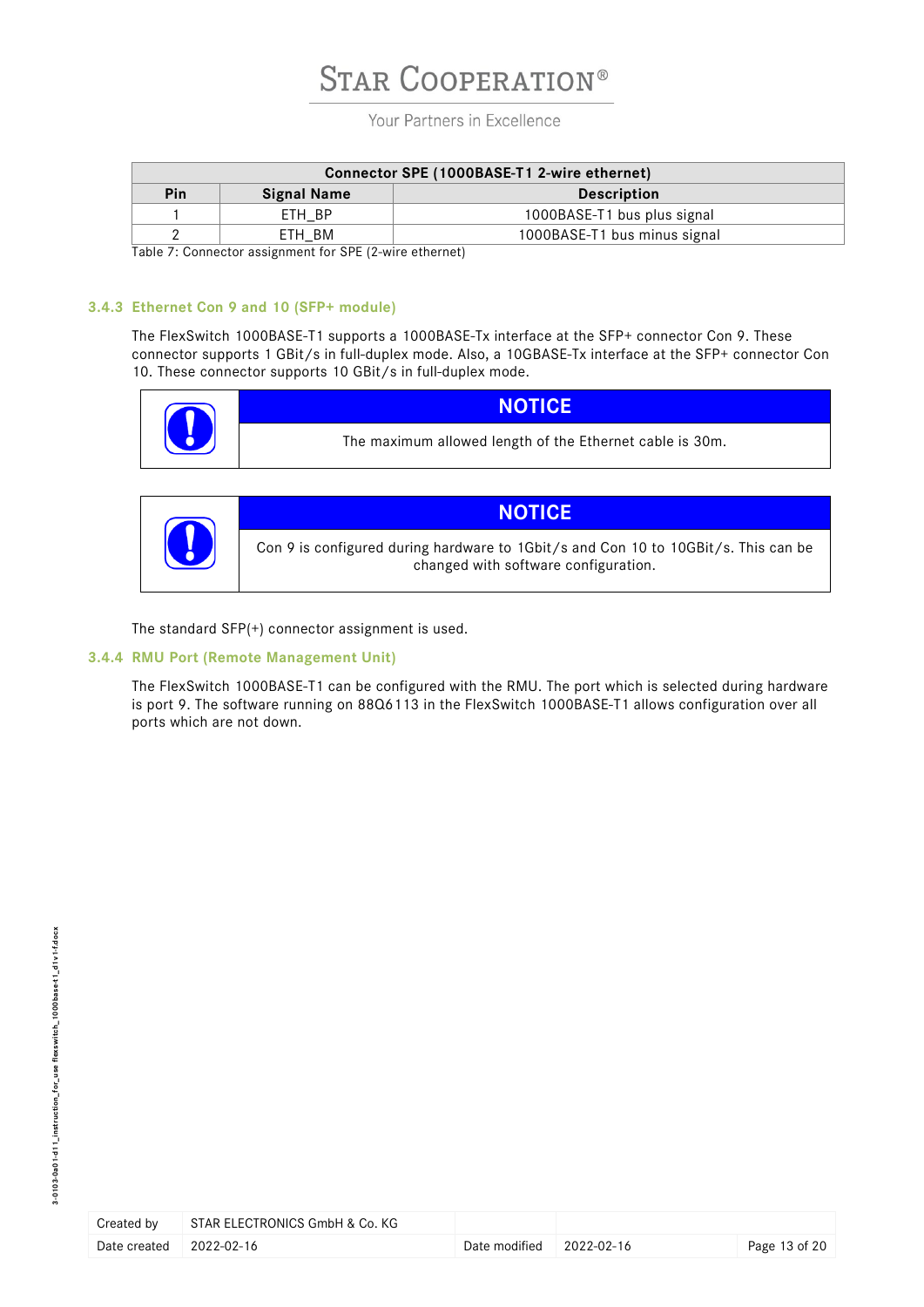Your Partners in Excellence

## <span id="page-13-0"></span>**4 Getting Started**

## <span id="page-13-1"></span>**4.1 Assembly and Line-up**

Read and follow these instructions when connecting and using the FlexSwitch 1000BASE-T1:

|   | <b>NOTICE</b>                                                                                     |
|---|---------------------------------------------------------------------------------------------------|
| U | Ensure that all signal lines connected to the FlexSwitch 1000BASE-T1 are in the<br>allowed range. |
|   | Be sure to connect all cables as described in this manual.                                        |
|   | Never insert anything metallic into the openings of the FlexSwitch 1000BASE-T1.                   |
|   | Ensure to grasp the plug and not the cable when disconnecting the FlexSwitch<br>1000BASE-T1.      |

## <span id="page-13-2"></span>**4.2 Configuration and Operation**

Use the power connector of the FlexSwitch 1000BASE-T1 to connect with a power-supply within the correct voltage range.

Connect the 1000BASE-T1 and Ethernet (1000BASE-T) with their networks. Check the pinouts.

Check the state of the LEDs.

For change settings from the FlexSwitch 1000BASE-T1 use the configuration software from Marvell. Read for more information about this the document:"[1] User-Manual FlexSwitch 1000BASE-T1".

| Created by   | STAR ELECTRONICS GmbH & Co. KG |             |
|--------------|--------------------------------|-------------|
| Date created | 2022-02-16                     | Date modifi |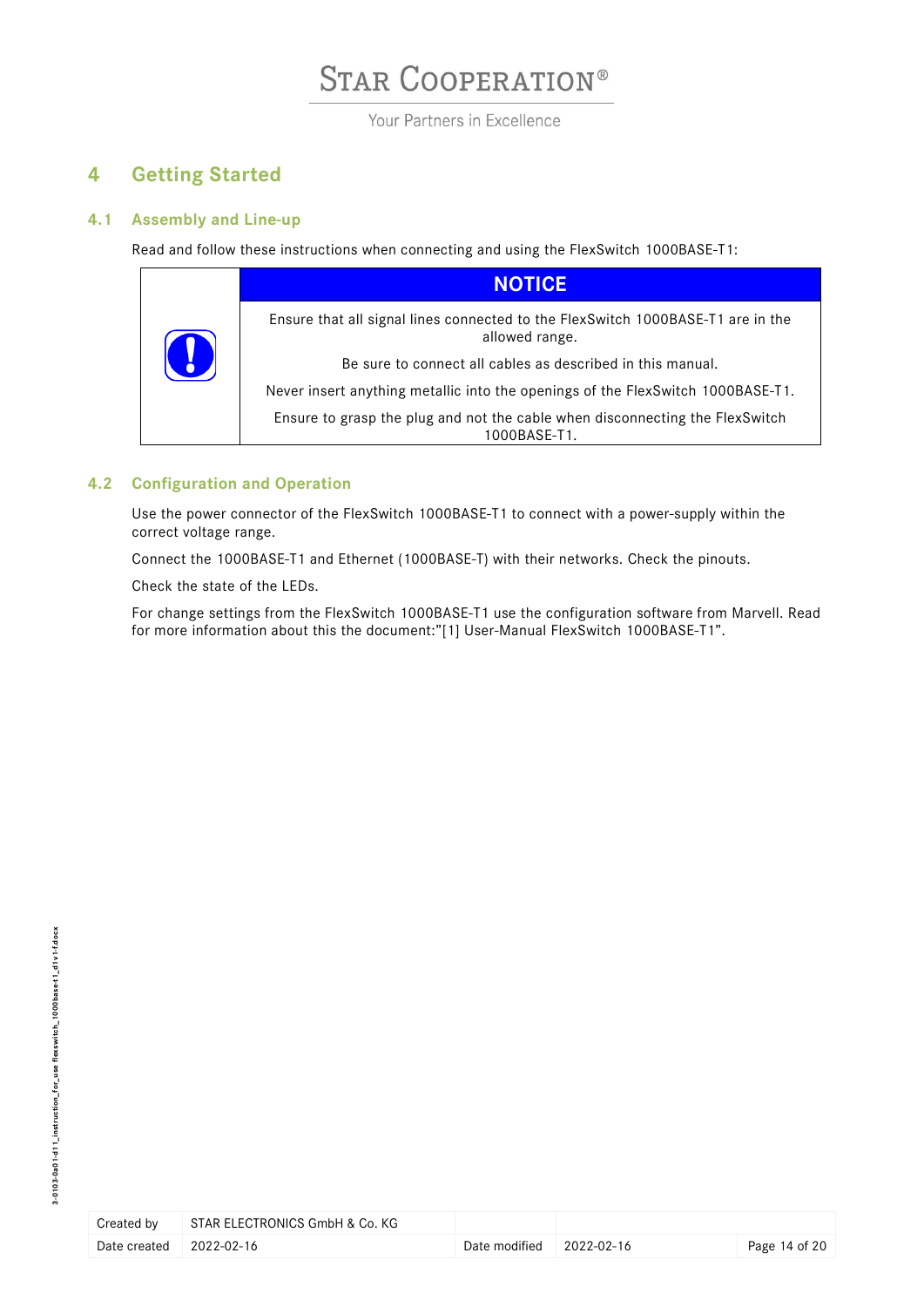Your Partners in Excellence

## <span id="page-14-0"></span>**5 Shipping, Maintenance and Disposal**



| Created by   | STAR ELECTRONICS GmbH & Co. KG |          |
|--------------|--------------------------------|----------|
| Date created | 2022-02-16                     | Date mor |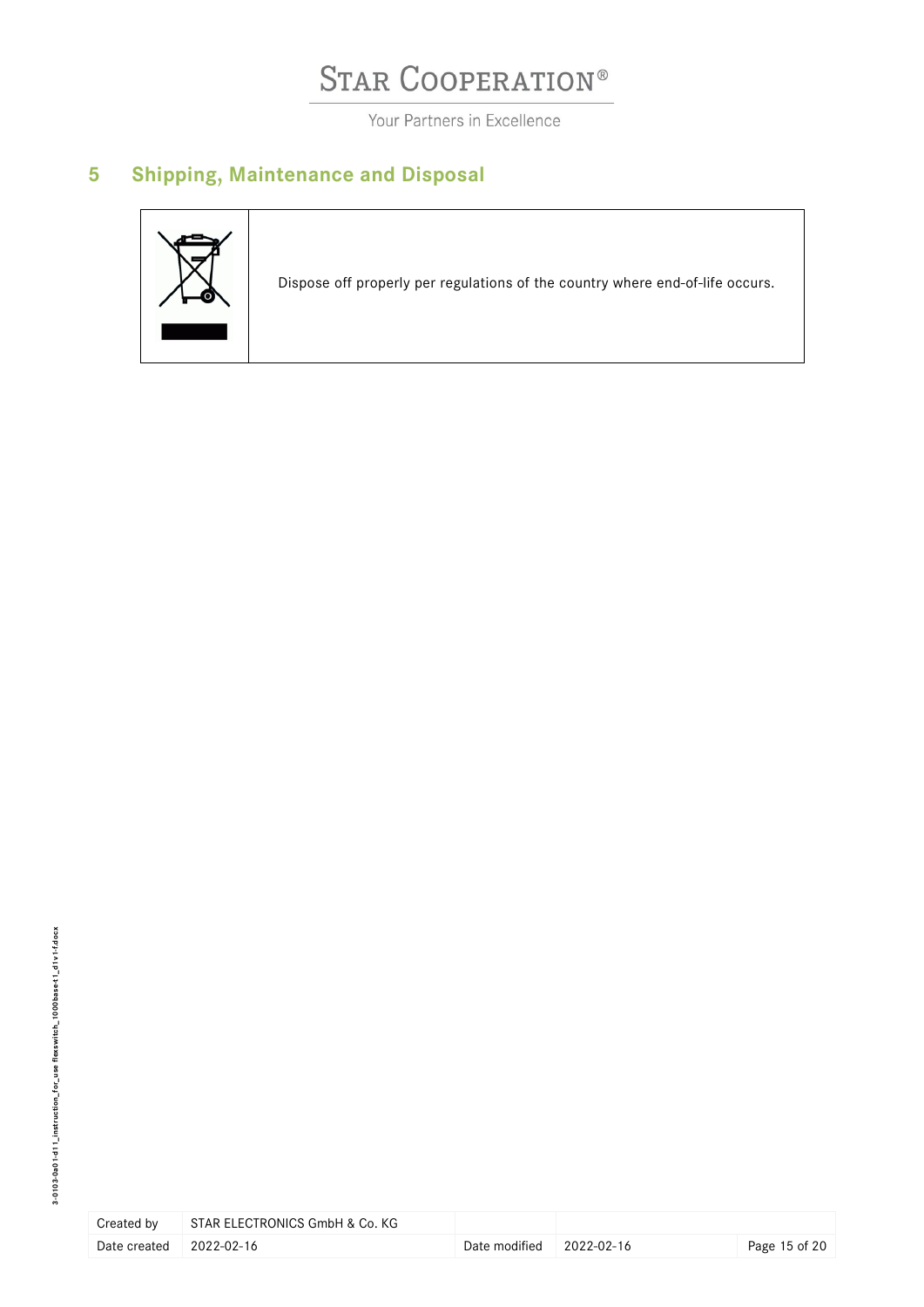Your Partners in Excellence

## <span id="page-15-0"></span>**6 Troubleshooting**

This chapter contains some frequently asked questions about the FlexSwitch 1000BASE-T1.

|              | Effect<br>Solution |  |
|--------------|--------------------|--|
|              |                    |  |
| $\mathbf{2}$ | Effect             |  |
|              | Solution           |  |

| Created by   | STAR ELECTRONICS GmbH & Co. KG |              |
|--------------|--------------------------------|--------------|
| Date created | 2022-02-16                     | Date modifie |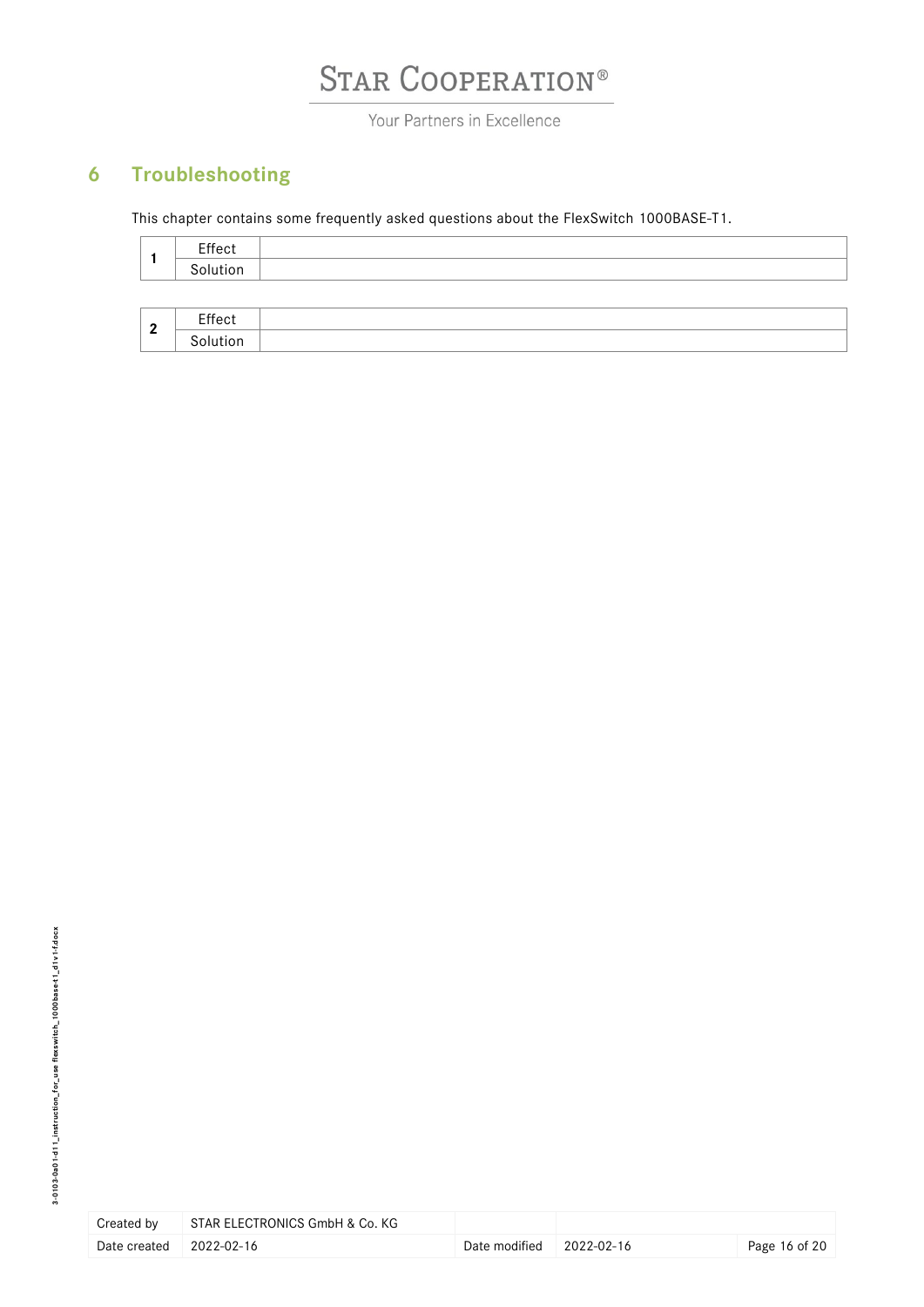Your Partners in Excellence

## <span id="page-16-0"></span>**7 Ordering Information**

## **7.1 FlexSwitch 1000BASE-T1**

<span id="page-16-1"></span>

| <b>Product</b>         | <b>Description</b>                                              | <b>Ordering number</b> |
|------------------------|-----------------------------------------------------------------|------------------------|
| FlexSwitch 1000BASE-T1 | Ethernet Switch to connect<br>100/1000BASE-T1 and 1G/10GBASE-Tx | 3-V1030A01             |

## <span id="page-16-2"></span>**7.2 Accessory Parts**

| <b>Product</b>                                   | <b>Description</b>                                                                        | <b>Ordering number</b>                              |
|--------------------------------------------------|-------------------------------------------------------------------------------------------|-----------------------------------------------------|
| Power cable binder to banana<br>2.0 <sub>m</sub> | 2.0 m Binder male 2pol to banana male<br>connector power cable                            | 3-00341D02                                          |
| 1G SFP module with RJ45<br>connector             | 1GBASE-T IEEE 802.3-2002 SFP module<br>with RJ45 female connector                         | 10020431                                            |
| 10G SFP+ module with RJ45<br>connector           | 10GBASE-T IEEE 802.3-2008 SFP+ module<br>with RJ45 female connector $(0 - +70^{\circ}C!)$ | 10020420                                            |
| 10G SFP+ fibre module                            | 10GBASE-T IEEE 802.3-2012 SFP+ fiber<br>module with 850nm                                 | 10020432                                            |
| SPE bus cable (2m)                               | 2 pole SPE male to 2 pole SPE male, 2m                                                    | 10020364                                            |
| SPE bus cable (5m)                               | 2 pole SPE male to 2 pole SPE male, 5m                                                    | 10020363                                            |
| Bus cable SPE to Sub-D 2.5 m                     | 2.5 m SPE to Sub-D male 9pol bus cable                                                    | 3-00343G01                                          |
| Customer specific parts                          | Please contact<br><b>STAR ELECTRONICS</b><br>GmbH & Co. KG                                |                                                     |
| Customer specific switch configuration           |                                                                                           | Please contact<br>STAR ELECTRONICS<br>GmbH & Co. KG |

## <span id="page-16-3"></span>**7.3 Related Documents**

| Document                                 | <b>Description</b>                     | document number |
|------------------------------------------|----------------------------------------|-----------------|
| [1] UserManual FlexSwitch<br>1000BASE-T1 | User manual for FlexSwitch 1000BASE-T1 | 3-0103-0A01-D12 |

| Created by   | STAR ELECTRONICS GmbH & Co. KG |                          |  |
|--------------|--------------------------------|--------------------------|--|
| Date created | 2022-02-16                     | Date modified 2022-02-16 |  |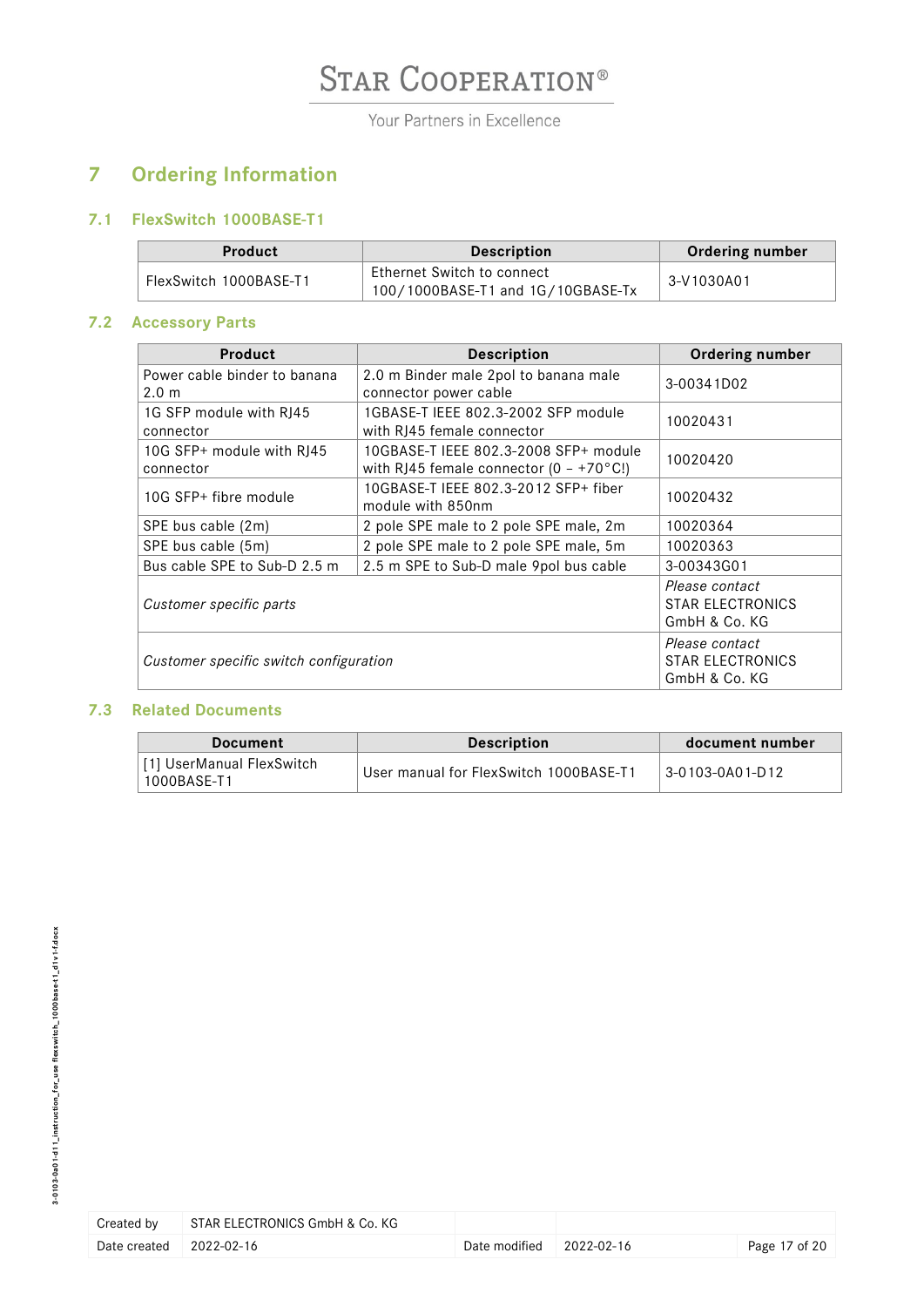Your Partners in Excellence

## <span id="page-17-0"></span>**8 Appendix**

## <span id="page-17-1"></span>**8.1 Appendix A: Guideline for handling ESD sensitive Products**

- Any tester, equipment, or tool used at any production step or for any manipulation of semiconductor devices must have its shield connected to ground.
- The product itself and the carrier system of the product respectively must be placed on a conductive table top or covered by an antistatic surface (superficial resistivity equal to or higher than 0.5M $\Omega$ /cm<sup>,</sup>), grounded through a ground cable (conductive cable from protected equipment to ground isolated through a 1M $\Omega$  resistor placed in series).
- All manipulation of finished goods has to be made at such a grounded worktable.
- The worktable must be free of all non-antistatic objects.
- An antistatic floor covering grounded through a conductive ground cable (with serial resistor between 0.9M $\Omega$  and 1.5M $\Omega$ ) should be used.
- It is recommended that you wear an antistatic wrist or ankle strap, connected to the antistatic floor covering or to the grounded equipment.
- If no antistatic wrist or ankle strap is worn, touch the surface of the grounded worktable before each manipulation of the ESD sensitive product.
- It is recommended that antistatic gloves or finger coats be worn.
- It is recommended that nylon clothing be avoided while performing any manipulation of parts.

### <span id="page-17-2"></span>**8.2 Appendix B:**

### <span id="page-17-3"></span>**8.2.1 Acronyms and Abbreviations**

| <b>Item</b> | <b>Definition</b>                                 |
|-------------|---------------------------------------------------|
| BD.         | Bus driver                                        |
| <b>BP</b>   | Bus plus                                          |
| BM          | Bus minus                                         |
| ECU         | <b>Electronic Control Unit</b>                    |
| EMC         | Electromagnetic Compatibility                     |
| ESD         | Electro Static Discharge                          |
| NC.         | Not Connected                                     |
| <b>PCB</b>  | <b>Printed Circuit Board</b>                      |
| <b>PL</b>   | Physical Layer                                    |
| <b>SFP</b>  | Small form-factor pluggable transceiver (1 Gbit)  |
| $SFP+$      | Small form-factor pluggable transceiver (10 Gbit) |

### <span id="page-17-4"></span>**8.2.2 List of Tables**

| Created by              | STAR ELECTRONICS GmbH & Co. KG |                                   |               |
|-------------------------|--------------------------------|-----------------------------------|---------------|
| Date created 2022-02-16 |                                | Date modified $\qquad$ 2022-02-16 | Page 18 of 20 |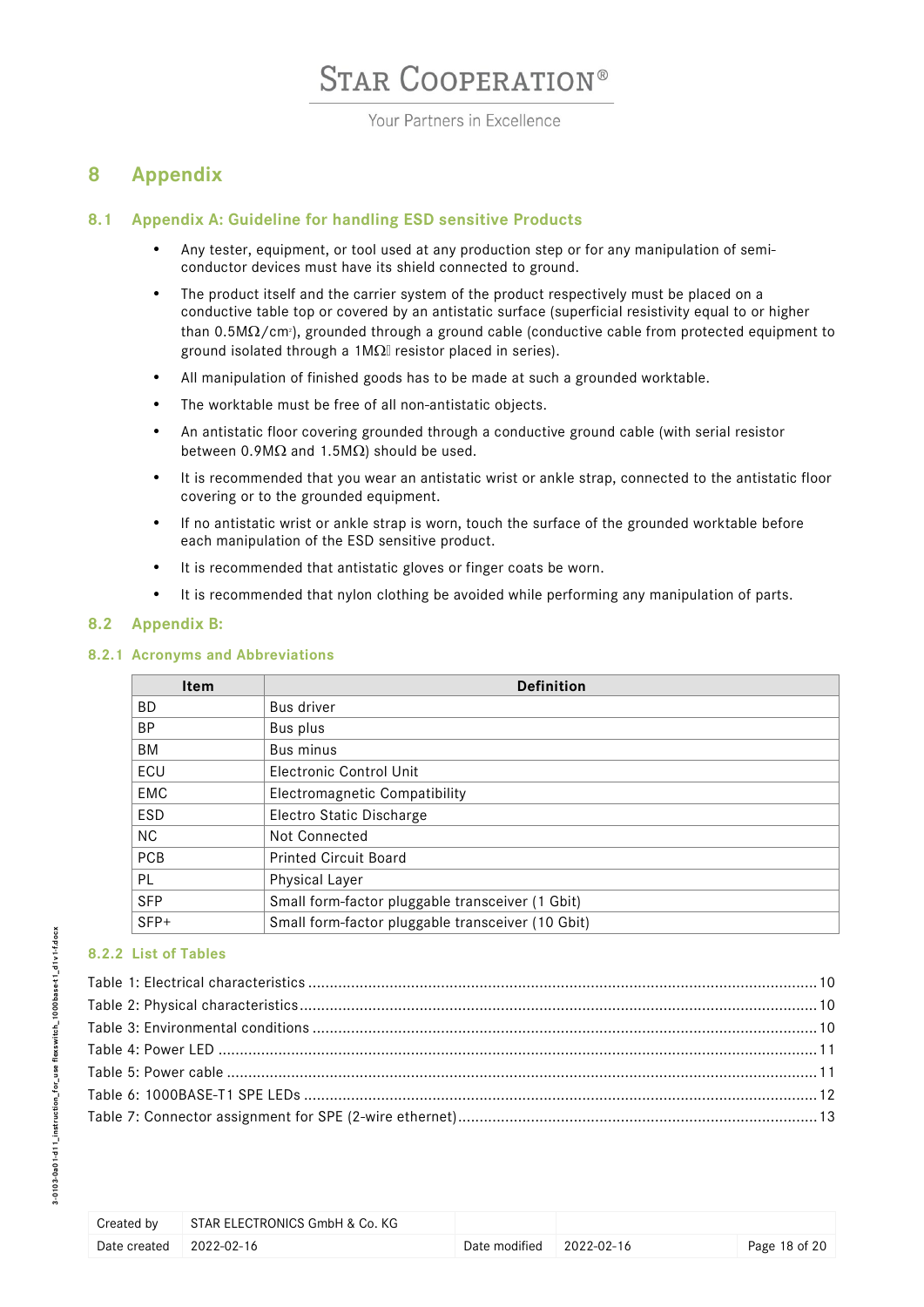Your Partners in Excellence

### <span id="page-18-0"></span>**8.2.3 List of Figures**

| Created by   | STAR ELECTRONICS GmbH & Co. KG |             |
|--------------|--------------------------------|-------------|
| Date created | 2022-02-16                     | Date modifi |